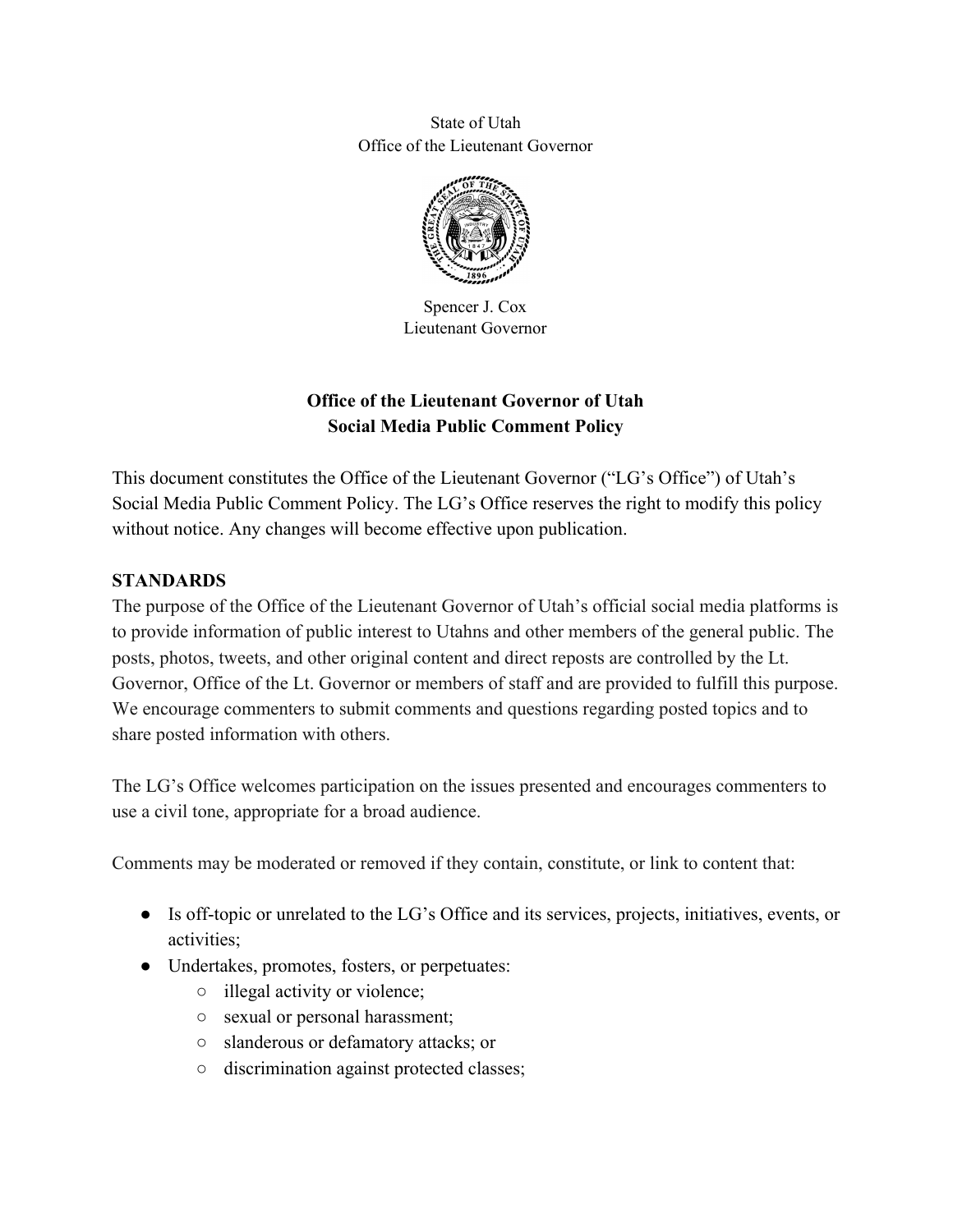- Violates a legal ownership interest of any other party (e.g., copyright or trademark infringement);
- Improperly discloses private, protected, or confidential information as defined by State law;
- Tends or attempts to compromise the safety or security of the public or public systems;
- Includes profanity, nudity, indecency, or obscenity;
- Advertises, promotes, or solicits commercial activities or products;
- Promotes a candidate for public office; or
- Is disruptively repetitive.

### **GUIDANCE AND TENOR**

The LG's Office will promote a level of commenting decorum conducive to a culture of participatory local self-governance. Except as described in this policy, the LG's Office does not discriminate on the basis of a commenter's identity or viewpoint. Comments that express disagreement with a particular position will not be removed, so long as the comment meets the standards listed above.

### **VIOLATIONS**

 The standards outlined above will be monitored and enforced. Violators of this policy may have their comments removed from the LG's Office's official social media platforms as described below. Continued or egregious violations of this policy may prompt the agency to further restrict an individual's ability to participate on official social media platforms, as described below.

## **PROCESS FOR REMOVING COMMENTS OR BANNING USERS**

 When there may be a violation of the policy standards, the moderator may invite the commenter to engage in a more productive manner or may request the commenter to voluntarily remove the improper content. Alternatively, the moderator may capture the content to create a record and then remove the content, subject to reinstatement either through discussion with the moderator, staff designee or through appeal. If a commenter commits more than three violations in one month, the Lieutenant Governor's Office will block or mute the commenter's account.

Additionally, the LG's Office reserves the right to forward or report to the social media platform any content that may violate the terms of service of the provider, and will forward all content that may violate state or federal law to the appropriate law enforcement agency for prosecution.

## **APPEAL AND ACCESS RESTORATION PROCESS**

 A commenter whose comment or account has been hidden or blocked may submit a notice of appeal to restore or unblock the comment or account by sending an e-mail within five business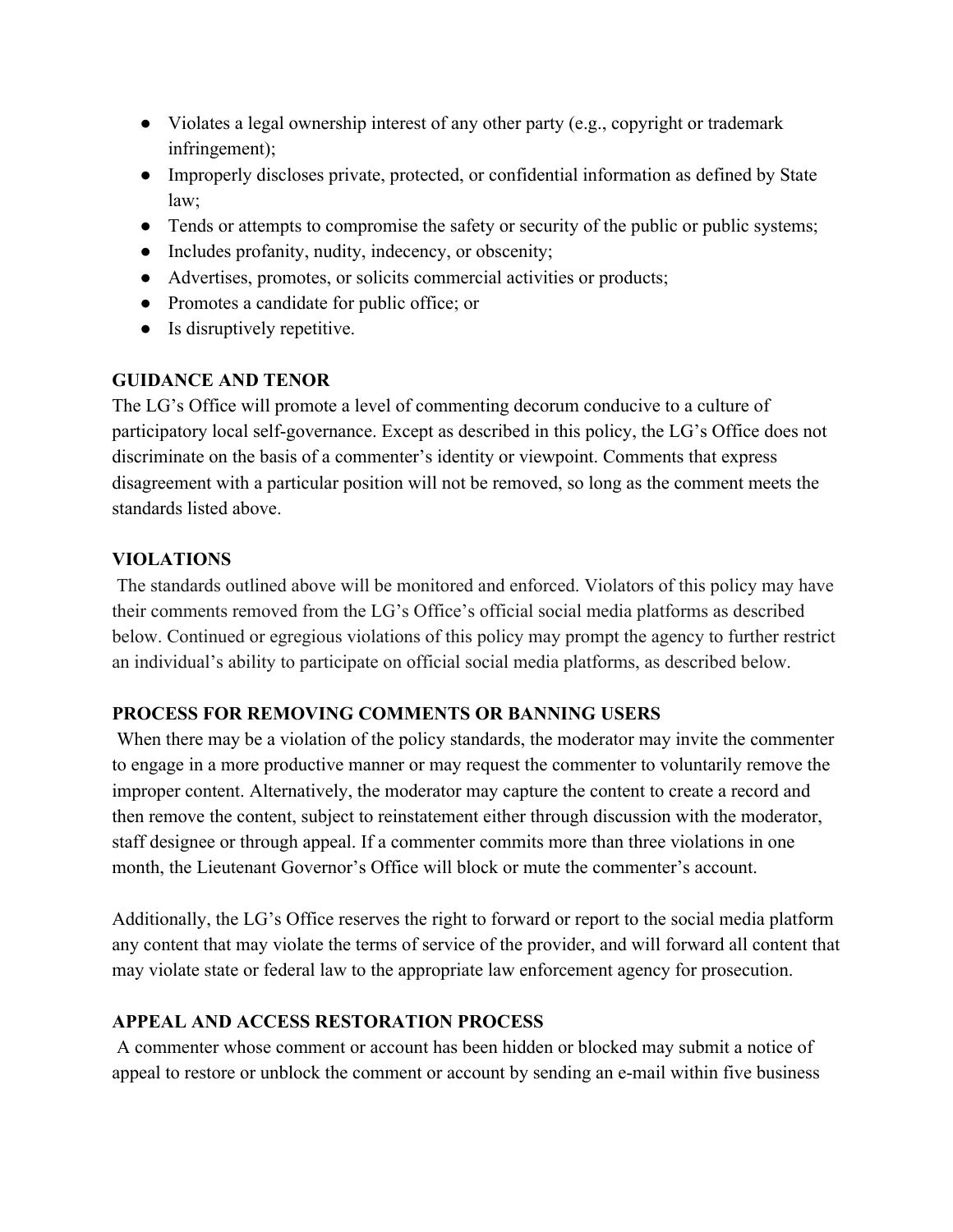days of the adverse action to the Lt. Governor's special assistant (staff designee) at tricks@utah.gov.

Within ten business days of receipt of a timely appeal, the staff designee will make a decision on the appeal and send written notice of the decision to the commenter who submitted the appeal. If the designee fails to make a decision or the LG's Office fails to send written notice within ten business days of receipt of a timely appeal, the failure is the equivalent of a decision to deny the appeal.

A commenter may appeal a decision of the staff designee to the Chief of Staff for the Lieutenant Governor by sending an e-mail to rappleye@utah.gov within five business days after receipt of the PIO's decision.

Within ten business days after receipt of a timely appeal of the staff designee's decision, the Chief of Staff will make a decision on the appeal and send written notice of the decision to the commenter who submitted the appeal. If the Chief of Staff fails to make a decision or the LG's Office fails to send written notice within ten business days of receipt of a timely appeal, the failure is the equivalent of a decision to deny the appeal.

The LG's Office will restore a hidden comment to public view within ten business days of receipt of a timely appeal if the staff designee or Chief of Staff determines that the comment did not violate the standards described above.

The LG's Office will unblock a blocked account within ten business days of receipt of a timely appeal if the staff designee or Chief of Staff determines (a) that there are sufficient grounds for reinstatement or (b) a sufficient period of time has passed.

"Sufficient grounds for reinstatement" include, but are not limited to, a statement indicating that the user will abide by this policy in the future. However, if a user violates the policy after having made such a statement, further statements as grounds for reinstatement may be deemed insufficient.

"A sufficient period of time" is any time after (a) one month after the account was blocked for the first violation of these standards or (b) six months if the account had previously been blocked for violation of these standards.

#### **REPORTING INAPPROPRIATE CONDUCT**

 The LG's Office does not guarantee that comments are monitored regularly. Users may report inappropriate content to the moderators of the social media website, or contact the Lt.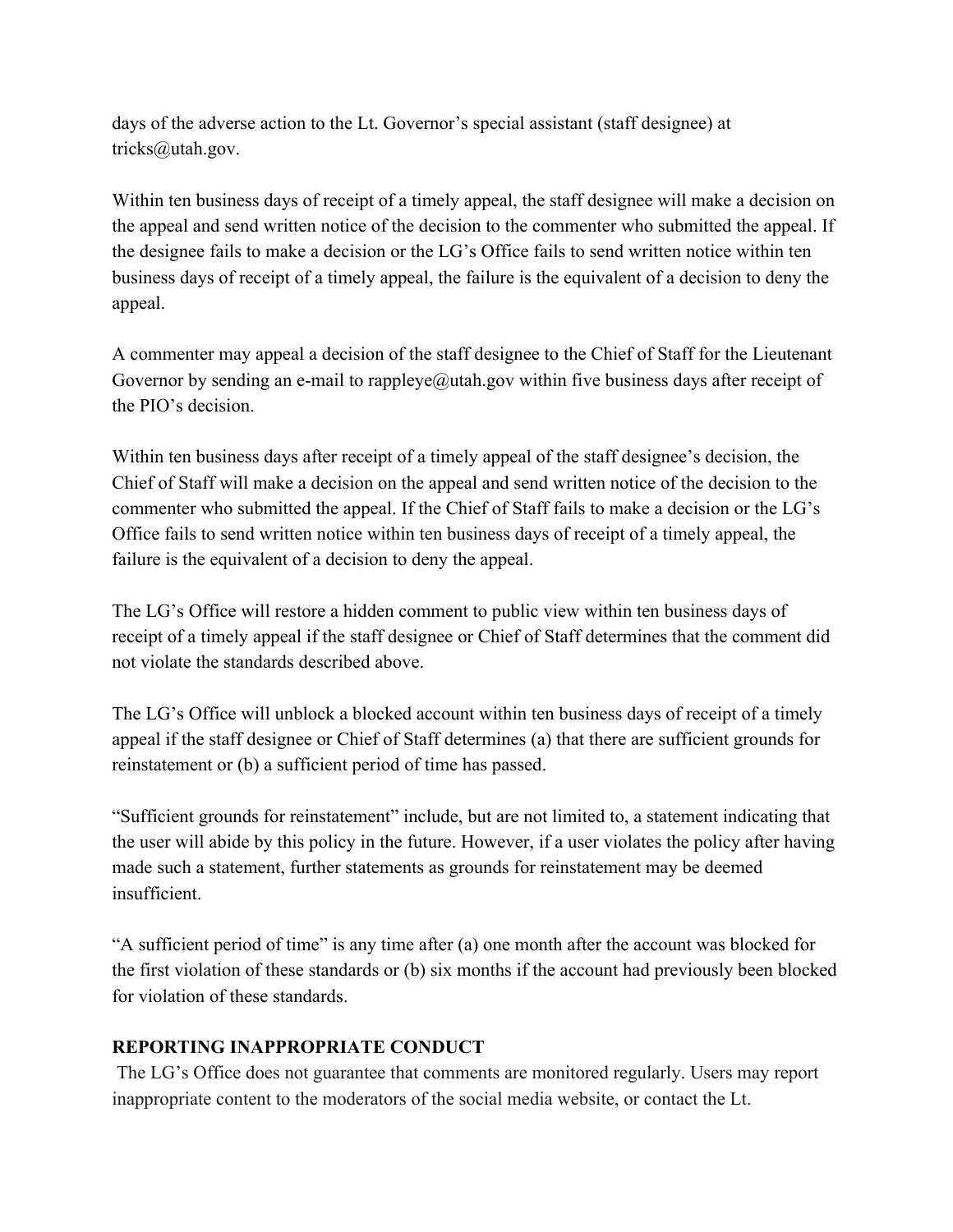Governor's Office to identify comments or other conduct in violation of this policy or of the law. Regardless of whether a comment is removed, any comments made in response to the alleged inappropriate conduct are expected to comply with this policy.

#### **GENERAL NOTICES**

While the LG's Office may respond to constituent requests made in comments, it is under no obligation to do so. Individuals seeking help from the LG's Office should contact the office by sending an e-mail to spencercox@utah.gov or calling  $(801)$ -538-1000.

The LG's Office may or may not participate in public discussions due in part to court-granted protective orders on certain topics such as ongoing investigations, pending litigation, or other legal or ethical obligations.

Comments are the opinion of the commenter and do not necessarily reflect the opinion or policy of the Lieutenant Governor of Utah, the LG's Office, its officers, employees, or agents.

Comments may be public record subject to public disclosure under the Utah Government Records Access and Management Act (GRAMA).

Legal notices and other requests, such as requests for records under GRAMA, Notices of Claim required as a condition to bring suit against the State, an arm of the State, or its employees, or service of summonses or subpoenas may not be made through social media comments and will not constitute valid compliance with statutory notice and service requirements.

Comments made on this page do not constitute official notice or comment for any rulemaking.

Any information posted on any LG's Office social media platform is provided on an "as is" basis, and all individuals who view the material assume the risk of use or reliance on such information. The Lieutenant Governor of Utah, the LG's Office, and its officers, employees, or agents are not liable for any injury or damage resulting from viewing, distributing, or copying materials on a social media platform or account, including without limitation, liability for indirect, special, incidental, or consequential damages. The LG's Office makes no warranty that information posted, or comments amended to any postings, are free of copyright claims or other restrictions on free use.

Updated August 7, 2019